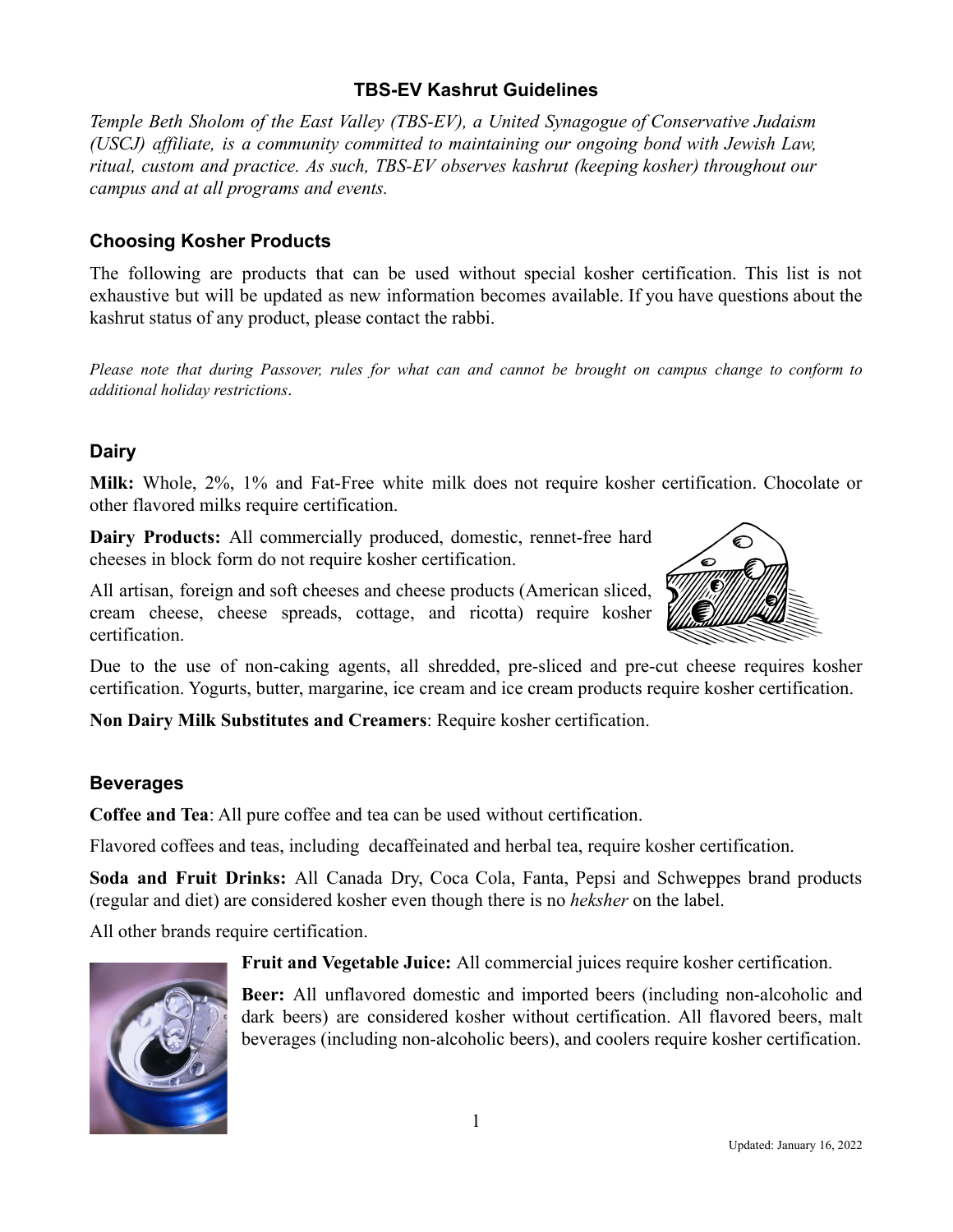**Wine:** All wine and wine-based products (sherry, cognac, champagne, etc.) require kosher certification.

**Alcoholic Beverages & Liquor:** Alcohol (scotch, rye, vodka, gin, etc…) is considered kosher without certification.

All flavored alcoholic liquors and alcoholic beverages require kosher certification.

# **Dried Products**



**Dried Beans & Rice**: Raw, unflavored with no additives (other than fortification) are considered kosher w/o certification.

Flavored rice or beans always require kosher certification.

**Dried Fruit:** All dried fruits require kosher certification.

**Dried Vegetables:** 100% pure sun dried tomatoes, mushrooms, etc. do not require certification.

If the product contains additives, color or preservatives, kosher certification is required.

**Nuts:** All raw nuts (with shell) are considered kosher without certification. All other nuts (dried, roasted, salted, flavored, etc.) require certification.

# **Canned Goods**

**Canned Fruits & Vegetables**: All canned fruit and vegetables require kosher certification.

# **Baking**

**Baking Soda & Powder:** All domestic, commercial brands can be used without certification.

**Baking (Parchment) Paper:** Requires certification.



**Flour:** All flours require kosher certification.

**Sugar**: 100% pure white, brown & confectionery sugar with no added flavors are considered kosher without certification.

All other sweeteners require certification.

**Salt**: 100% pure sea salt can be used without certification.

All other salt, including table salt, requires kosher certification.

**Honey:** 100% pure domestic honey with no flavors or additives does not require certification. All flavored honey and honey bi-products require kosher certification.

**Oil**: Extra virgin olive oil is considered kosher without certification. Regular olive oil, along with all other oils, require kosher certification.

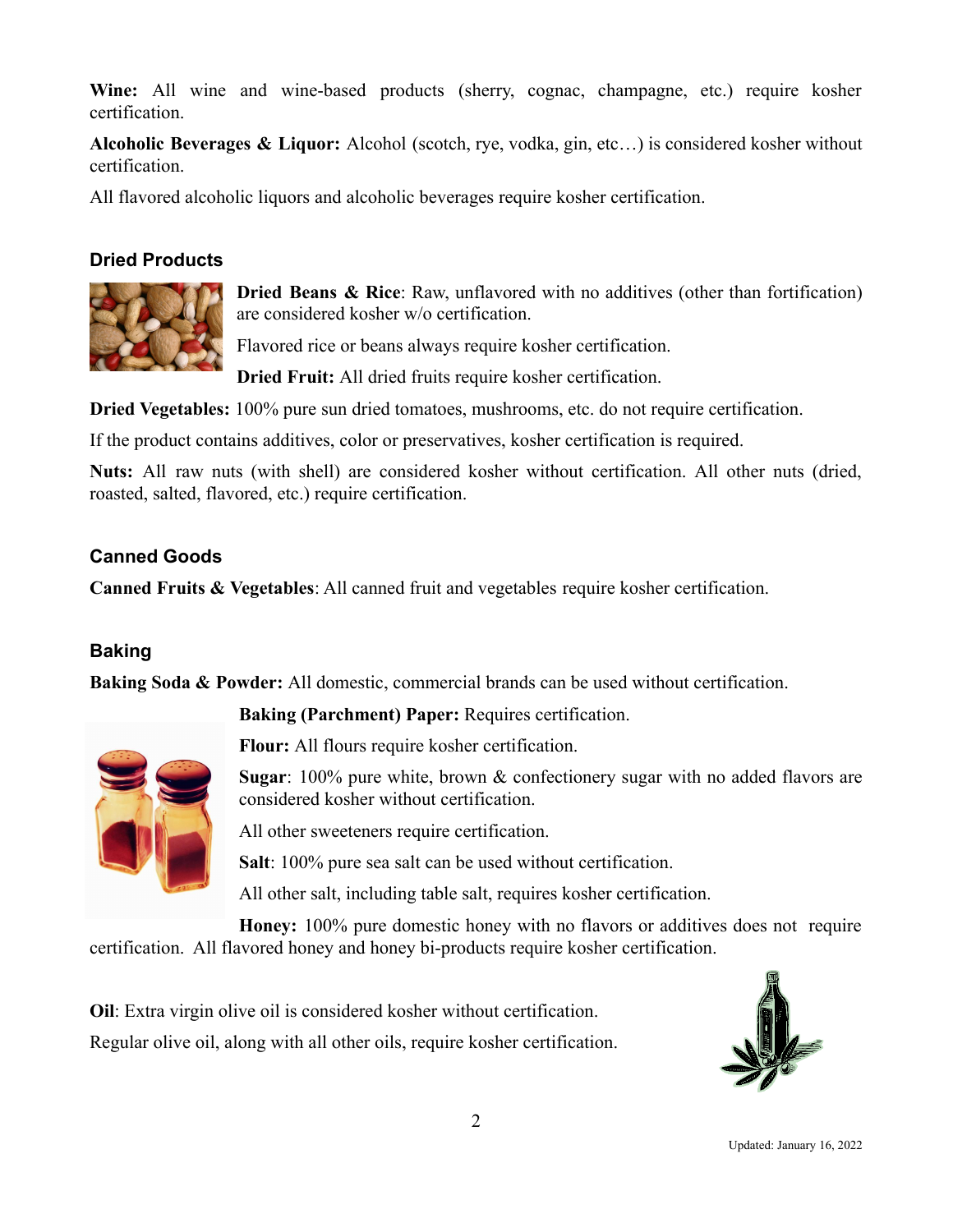**Vinegar:** All vinegars require kosher certification.

# **Fruit & Vegetables: Fresh and Frozen**

**Frozen Fruit**: as long as there are no added flavors, colors or preservatives, frozen fruit may be used without certification.

**Frozen Vegetables**: as long as there are no added flavors, colors or preservatives, frozen vegetables may be used without certification.

**Fresh Fruit and Vegetables:** All fresh fruits and vegetables must be cleaned and checked for bugs. Special attention should be given to: blackberries, raspberries, dates, figs, green leafy vegetables and herbs.

**Fresh Cut Fruits and Vegetables**: All local grocery-store processed and cut fruits and vegetables require kosher certification as do all vegetable dips.

Commercially sliced fresh fruits and vegetables such as pineapple, mango, "baby" carrots, celery, sliced mushrooms, etc… are considered kosher without certification. (If such a product is purchased and contains a sealed non-kosher dip, the dip must be disposed of before delivering the tray to the synagogue).



## **Sundries:**

**Bakery Items**: All baked goods require kosher certification.



**Spices**: Whole, dried spices are considered kosher without certification.

All ground and blended spices require certification.

**Herbs**: Fresh herbs are considered kosher without certification.

All dried herbs require certification.

**Eggs:** Eggs do not require kosher certification. However, they should be carefully checked for blood spots.

**Pastas & Staples:** All pasta and staple products require kosher certification.

**Tofu & other Vegetarian Products**: All processed food items, including tofu, Soya, and other vegetarian food alternatives require kosher certification.

**Candy and Gum**: All candies, gum, candy bars and ice cream toppings require kosher certification.

**Dishwashing Detergent**: Soaps do not require kosher certification.

**Disposable Table Goods:** All new disposable paper plates, cups or bags, foil pans or wrap, can be used without certification.

All plastic plates, bowls, cups, forks, knives, spoons, serving utensils and storage bags require certification.

All new plastic containers can be used without certification.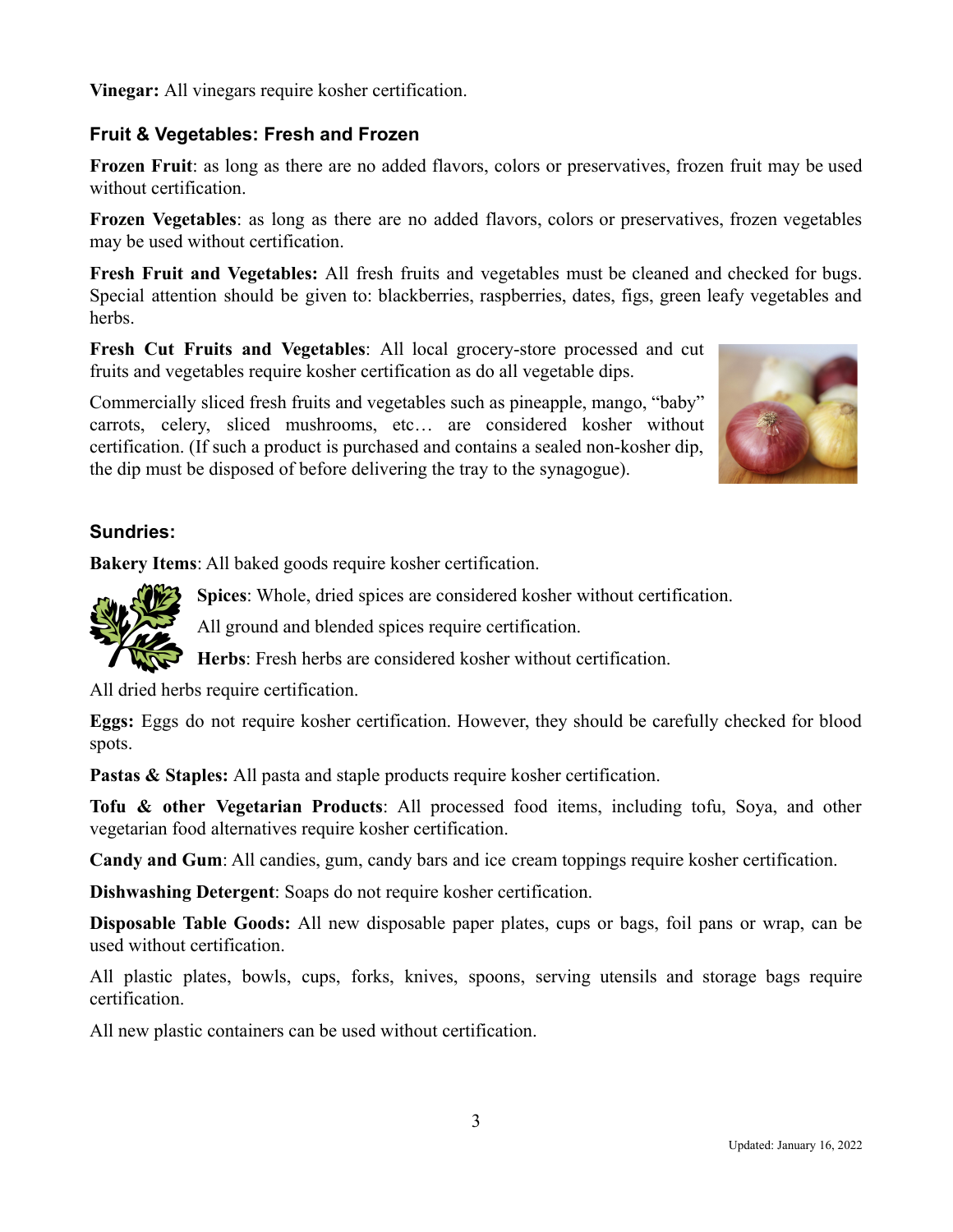**Meat:** TBS-EV does not have a meat kitchen. Meat may only be served from a kosher caterer. It must be served on freshly-laundered or disposable tablecloths and the kitchen may not be used for any cleanup.

There is a barbecue grill stored outside with utensils, which may be washed with the outdoor hose.

Only kosher meat may be cooked on this grill.

**General Rule of Thumb**: When in doubt, ask the Rabbi!

#### **Miscellaneous**

#### **Items for Personal Consumption**

Items intended for personal use (i.e. lunches and snacks for TBS staff, Religious School students, etc.) may be brought onto campus with the following stipulations:

- Item(s) must be dairy/*parve*
- Item(s) cannot contain meat or shellfish
- Item(s) must be for personal use and can not be shared with others

#### **TBS-EV Sponsored Events (Including Off Campus Events)**

Any event that serves food using the TBS-EV Kitchen must be dairy/*parve*.

All TBS-EV programs, meetings, and events, whether on or off campus, must reflect the policies of TBS-EV.

Off campus events at which food will be served must not conflict with the TBS-EV *kashrut* guidelines contained within this document, should be purchased from an approved kosher or vegan caterer, or take place in a restaurant with an approved kosher, vegetarian, or vegan option.

TBS-EV programs and events that take place at congregants' homes should reflect the policies contained in this guide. Please see the "It's Easy to Have a Kosher Event in my Home" guide for help.

#### **Conclusion**

While this guide simply scratches at the surface ofthe many complexities of modern food production and *kashrut*, it is our hope that this guide will be informative, insightful, and most importantly easy to use. If you feel that the information presented within these pages should be changed, modified or is simply incorrect, please inform the rabbi so that updates can be made in a timely manner. Lastly, please know that any questions, comments or suggestions can be made to the Ritual Committee or directly to the rabbi.

#### <https://www.vaad.org/>

[http://www.kosherphoenix.org-](http://www.kosherphoenix.org) Va'ad HaKashrut (Orthodox) with specific supervision notes for Phoenix area restaurants.

A video about keeping kosher and some of the procedures can be found at: <https://www.youtube.com/watch?v=TYk0KeYhqYQ>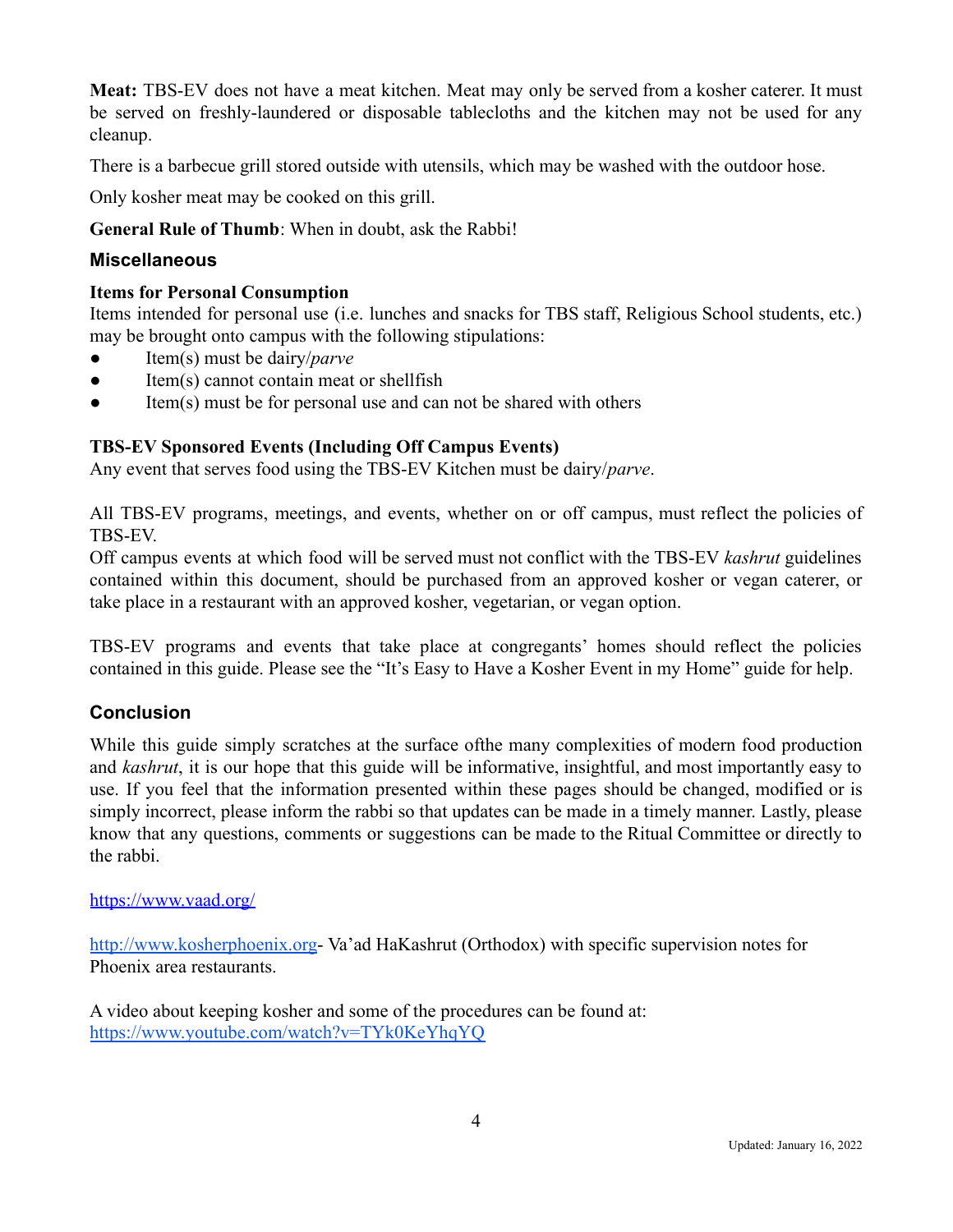# More information on the different agencies and hekshers can be found here:

<http://www.hechshers.info/index.htm> <https://isitkosherapp.com/> https://www.kashrut.com/agencies/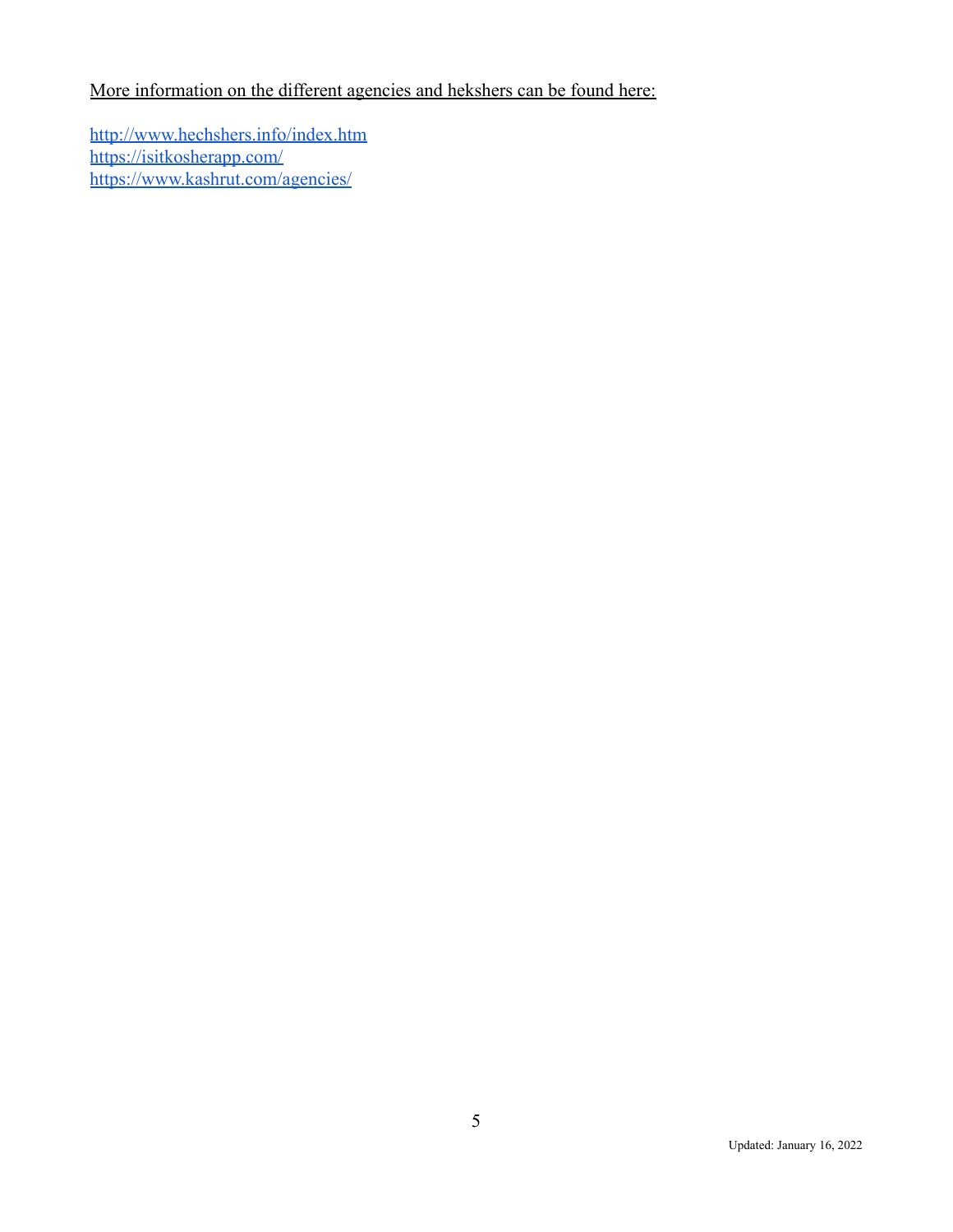# **TBS-EV - A List of Some Approved Kosher Agencies**

If there is a *heksher* that you do not see on this list but would like added, please forward the name of the manufacturer, a copy of the *heksher,* and the contact information of the certifying agency to the Rabbi's attention. Please allow up to two weeks for the Rabbi to determine the legitimacy of the *heksher*. If approved, the master list will be modified and the community will be notified accordingly. All inquiries should be directed to the Ritual VP and/or Rabbi.

| U,                        | K                        | 区                       | 园                | Κ                    |
|---------------------------|--------------------------|-------------------------|------------------|----------------------|
|                           | 27<br>DAIRY              | $\blacktriangle$<br>ı   | Ko               |                      |
| RSA                       | Ģ                        | бÓ                      | K×               |                      |
| $\kappa$                  | $\widetilde{\mathbf{K}}$ | [K]                     | CRC              | ćRc                  |
| $\boldsymbol{\mathbb{C}}$ |                          | $\mathbf{K}$            | vÃo<br>vÃo       | <u>T</u>             |
| $\mathfrak{B}$            | (KAJ)                    | $\overline{\mathbf{K}}$ | Ê                |                      |
| MК                        | (Cor}                    | <u>(WK)</u>             | Ŋ                | $R\overline{K}$      |
| <u>त्रिः</u><br>mà.       |                          | ਿਤਲ ਨੂ<br>ਅਨੁਲਵੇਮਾ      | th mun<br>(1002) |                      |
| HKK                       | <b>KMD</b>               |                         | <b>KOSHERMEX</b> | NY<br>הכפאן אילאייטע |

Please note that the plain "K," found on some packages, is not a registered symbol and does not necessarily attest to the *kashrut* of an item. In the best case, it means that the manufacturer adheres to *kashrut* standards but does not want to pay a certifying agency. In the worst case, it means absolutely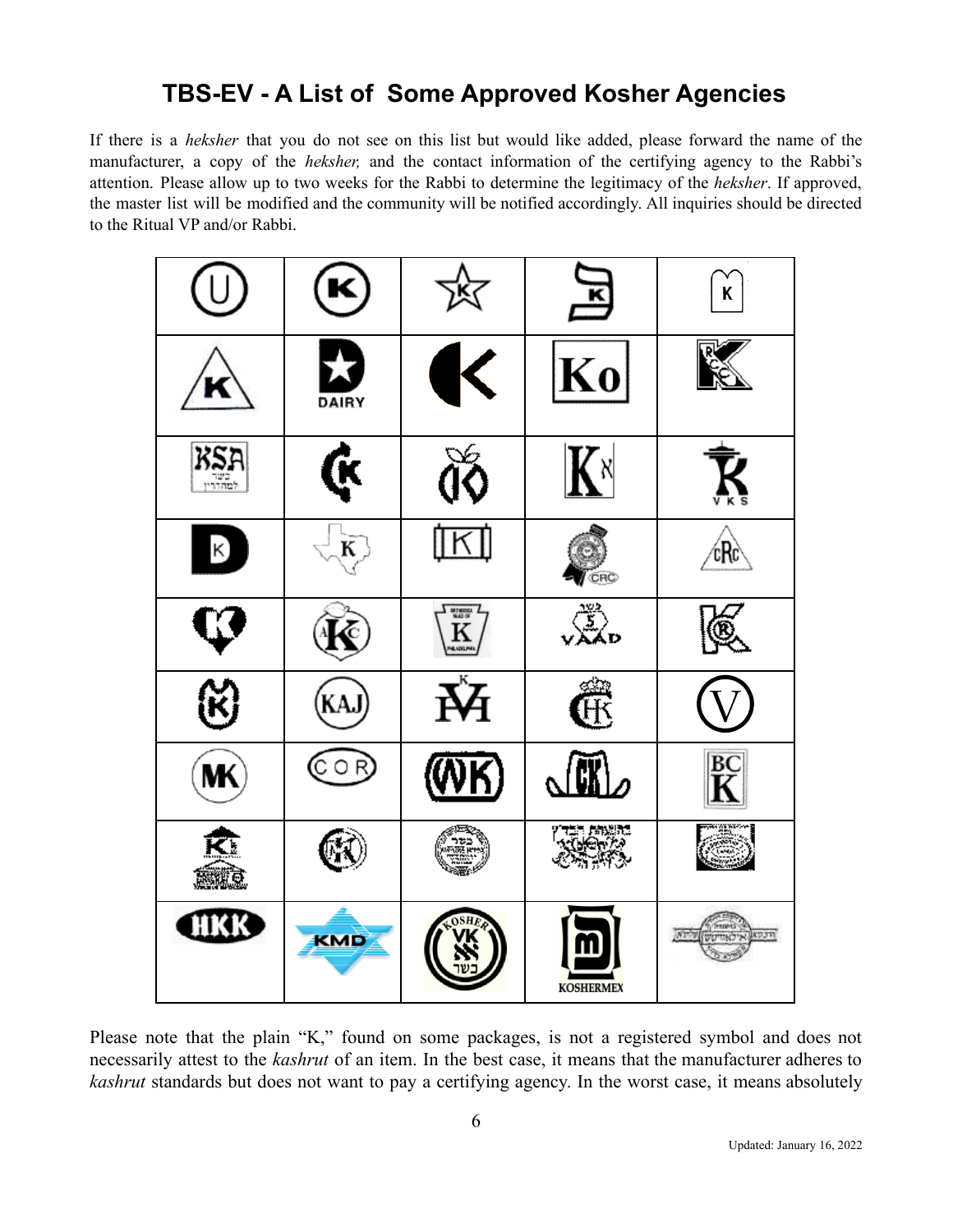nothing about the *kashrut* of the product. **Items marked with a plain "K" are not approved for use at TBS-EV or TBS-EV functions**.

# **KOSHER SYMBOLS**

| The Union of Orthodox Jewish Congregations<br>333 Seventh Avenue New York, New York 10001<br>(212) 563-4000 Fax - (212) 564-9058<br>Rabbi Menachem Genack, Rabbinic Administrator           |
|---------------------------------------------------------------------------------------------------------------------------------------------------------------------------------------------|
| The Organized Kashrus Laboratories<br>391 Troy Avenue Brooklyn, NY 11213<br>(718) 756-7500 Fax - (718) 756-7503<br>Rabbi Don Yoel Levy, Kashrus Administrator                               |
| <b>Star-K Kosher Certification</b><br>11 Warren Road Baltimore, MD 21208-5234<br>(410) 484-4110 Fax - (410) 653-9294<br>Rabbi Moshe Heinemann, Rabbinic Administrator                       |
| Star-D<br>11 Warren Road Baltimore, MD 21208-5234<br>(410) 484-4110 Fax - (410) 653-9294<br>Rabbi Moshe Heinemann, Rabbinic Admin, Rabbi Boruch Beyer                                       |
| <b>KOF-K Kosher Supervision</b><br>201 The Plaza, Teaneck, NJ 07666<br>(201) 837-0500 Fax - (201) 837-0126<br>Rabbi Ahron Felder, Director of Kosher Standards                              |
| THE HEART "K" Kehila Kosher<br>Rabbi Avromon Teichman<br>$(323)$ 935-8383                                                                                                                   |
| The "RCC" Community Kashrus<br>Division of the Rabbinical Council of California<br>Rabbi Nissim Davidi & Rabbi Avromon Union - Rabbinic Admin<br>Phone: (213) 489-8080; Fax: (213) 489-8077 |
| Vaad Harabanim of Greater Seattle<br>5100 South Dawson Street, Suite #102 Seattle, WA 98118-2100<br>(206) 760-2100 Fax - (206) 760-0905<br>David Grashin, Administrator                     |
| Kosher Supervision of America<br>P.O. Box 35721, Los Angeles, CA 90035<br>(310) 282-0444 Fax - (310) 282-0505<br>Rabbi Binyomin Lisbon, Kashrus Administrator                               |
| Vaad Hoeir of Saint Louis 4 Millstone Campus<br>St. Louis, MO 63146 (314) 569-2770 Fax - (314) 569-2774 Rabbi<br>Sholom Rivkin, Chief Rabbi                                                 |
| The Vaad Hakashrus of Denver<br>1350 Vrain Street, Denver, CO 80204<br>(303) 595-9349 Fax - (303) 629-5159<br>Rabbi Y Feldberger, Rabbinic Administrator                                    |
| Chicago Rabbinical Council<br>3525 W. Peterson Avenue, Suite #315 Chicago, IL 60659                                                                                                         |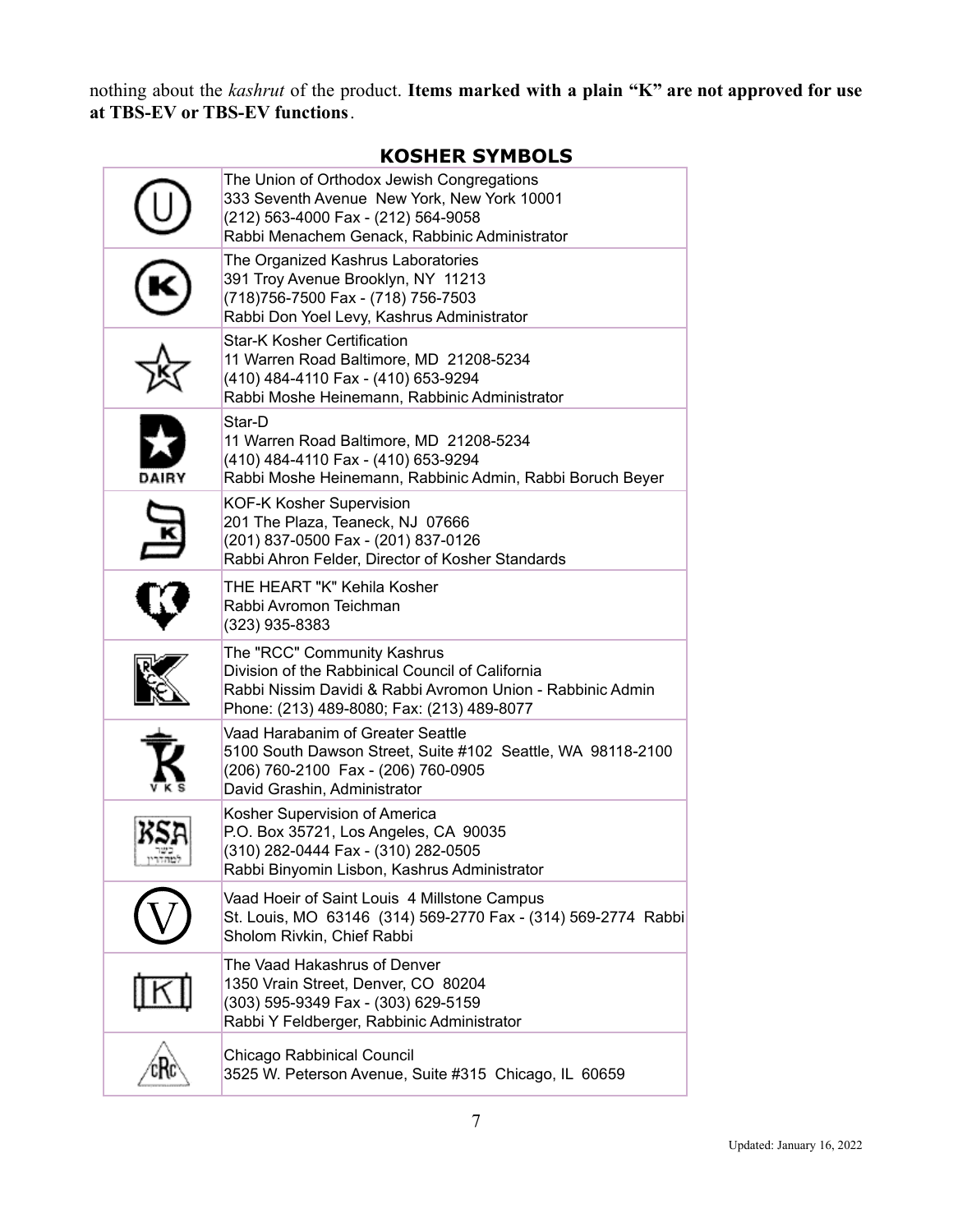|           | Phone: (773) 588-1600 Fax - (773) 588-2141<br>Rabbi Dovid Jenkins, Kashruth Administrator                                                                                                       |
|-----------|-------------------------------------------------------------------------------------------------------------------------------------------------------------------------------------------------|
|           | Vaad Hakashrus of Dallas - THE "DK"<br>7900 Northaven Road Dallas TX 75230<br>(214) 750-8223 - Fax (214) 368-4709<br>Rabbi David Shawl, Kashrus Admin Was Dallas Kashrut Council)               |
| KOSHER    | The Texas K & International Kosher Supervision<br>351 East Price Street Suite #200 Keller TX 76248<br>(817) 337-4700 Phone - (817) 337-4901 Fax<br>Rabbi Dovid Jenkins, Rabbinic Administrator  |
|           | K'hal Adath Jeshurun (Breuer's)<br>85-93 Bennet Avenue New York, NY 10033<br>(212) 923-3582 Fax - (212) 781-4275<br>Rav Zachariah Gelley, Rav                                                   |
|           | Atlanta Kashruth Commission<br>1855 La Vista Road, Atlanta, GA 30329<br>(404) 634-4063 Fax - (404) 320-7912<br>Rabbi Ilan Feldman, Dean                                                         |
| <b>NC</b> | <b>National Kashrut</b><br>101 Route 306 Monsey, NY 10952<br>(914) 352-4448 Fax - (914) 356-9756<br>Rabbi Yacov Lipshutz, President                                                             |
|           | The "MK" Manchester Beth Din<br>Dayan 0. Westheim<br>061-740-9711                                                                                                                               |
|           | <b>Montreal Vaad Hair</b><br>6333 Decarie Boulevard Suite #100 Montreal, H3W3E1 Canada<br>(514) 270-2659 Fax - (514) 739-7024<br>Rabbi Peretz Jaffe Rabbinic Admin, Rabbi Saul Emanuel Exec Dir |
|           | Vaad Hakashrus of Massachusetts<br>177 Tremont Street Boston, MA 02111<br>(617) 426-2139 Fax - (617) 426-6268<br>Rabbi Abraham Halfinger, Rabbinic Administrator                                |
|           | Kashruth Council of Toronto<br>4600 Bathurst Street Suite #240 North York, Ontario M2R3V2<br>(416) 635-9550 Fax - (416) 635-8760<br>Rabbi Mordechai Levin, Executive Director                   |
|           | Tri-State Kashruth, Vaad Hoer of Cincinnati<br>6446 Stover Avenue Cincinnati, OH 45237 Phone:<br>(513) 731-4671 Fax: (513) 531-5665<br>Rabbi Yacov Toron, Rabbinic Administrator                |
| כשר       | THE "CHOF KOSHER"<br>Rabbi Solomon B. Shapiro<br>(718) 263-1574                                                                                                                                 |
|           | VAAD HARABONIM OF FLORIDA<br>Orthodox Rabbinical Council of South Florida;<br>Rabbi Growner (305) 931-6204                                                                                      |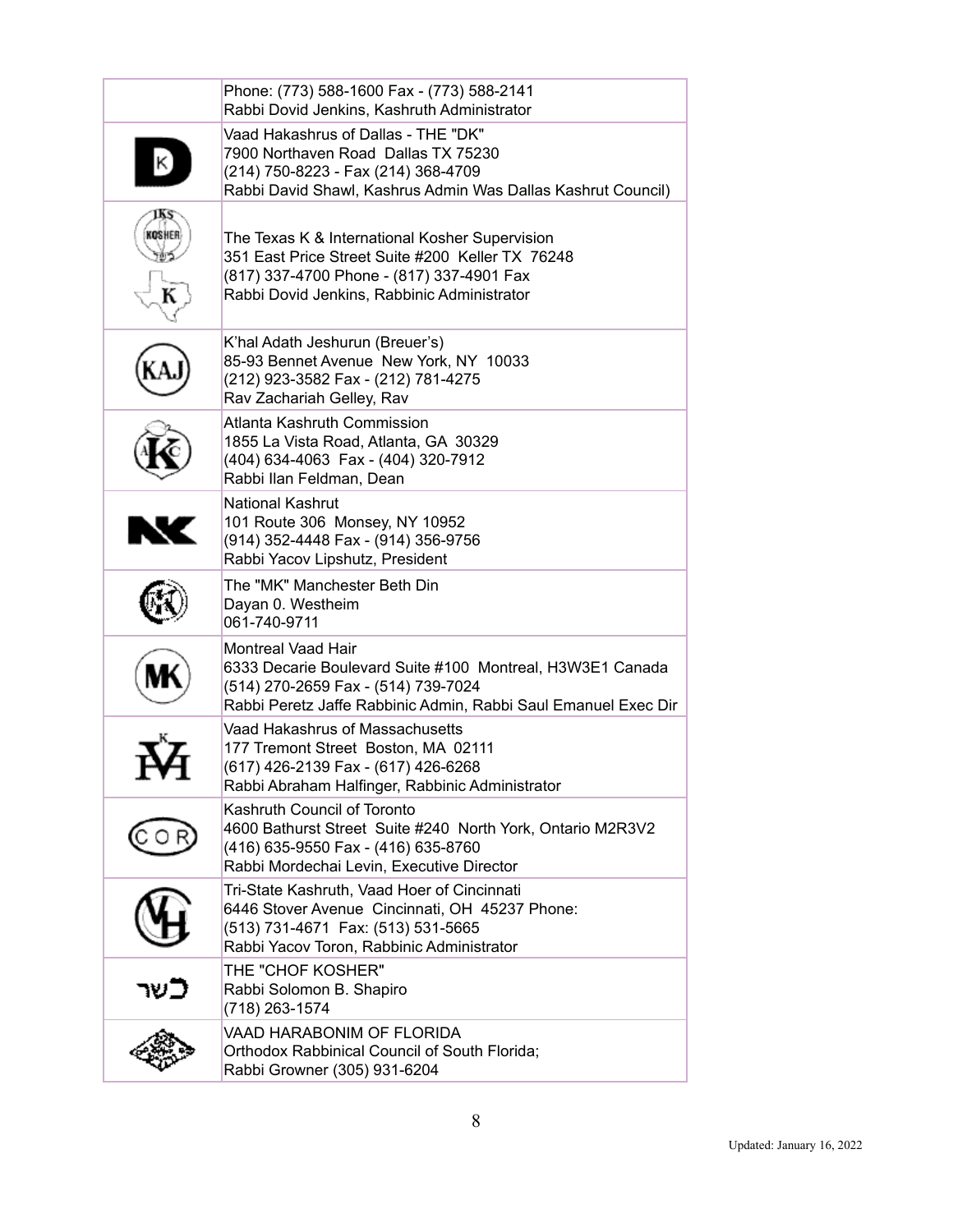| Orthodox Vaad of Philadelphia;<br>7505 Brookhaven Road, Philadelphia, PA 19151<br>Rabbi Aaron Felder 215-545-2968; Rabbi Shlomo Caplan<br>215-473-0951: Rabbi Yehoshua Kagnaff 215-742-8521 Fax:<br>215-473-6220 |
|------------------------------------------------------------------------------------------------------------------------------------------------------------------------------------------------------------------|
| THE CALIFORNIA "K" Kehilla Kosher<br>(Igud Hakashrus of Los Angeles);<br>Rabbi Avrohom Teichman (323) 935-8383                                                                                                   |
| Rabbinical Council of Orange County & Long Beach<br>(714) 846-2285                                                                                                                                               |
| VAAD Vaad HaKashrus of the Five Towns<br>Rabbi Moshe Chait<br>(516) 569-4536                                                                                                                                     |
| Rabbinic Administrator of Upper Midwest<br>Kashrut Rabbi Asher Zeilingold<br>(612) 690-2137                                                                                                                      |
| The "K-COR"Vaad Harabonim of Greater Detroit and Merkaz;<br>Rabbi Beryl Broyde, Rabbi Joseph Krupnik<br>(810) 559-5005                                                                                           |
| The "Sefer Torah-Kasher"<br>The Vaad Harabbonim of Flatbush<br>Rabbi Eli Skaist, Rabbinic Administrator<br>(718) 951-8585                                                                                        |
| <b>BAIS DIN OF CROWN HEIGHTS</b><br>Rabbi Dov Ber Levertov<br>(718) 774-7504                                                                                                                                     |
| Kashruth of The Central Rabbinical Congress<br>Rabbi Yidel Gruber<br>(718) 384-6765                                                                                                                              |
| Orthodox Rabbinical Council of British Columbia<br>8080 Fancis Road, Richmond, British Columbia, Canada V6Y1A4<br>Rabbi Levy Teitlebaum<br>Phone: (604) 275-0042 - Fax: (604) 277-2225                           |
| <b>AGUDAH</b><br>The Beth Din Zedek of Agudath Israel<br>02-385-2514                                                                                                                                             |
| The London Beth Din Court<br>Chief Rabbi Rabbi Berel Berkowitz<br>01-387-4300                                                                                                                                    |
| KEDASSIA Kedassia,<br>The Joint Kashrus Committee of England<br>67 Amhurst Park, London, England<br>44181-800-6833                                                                                               |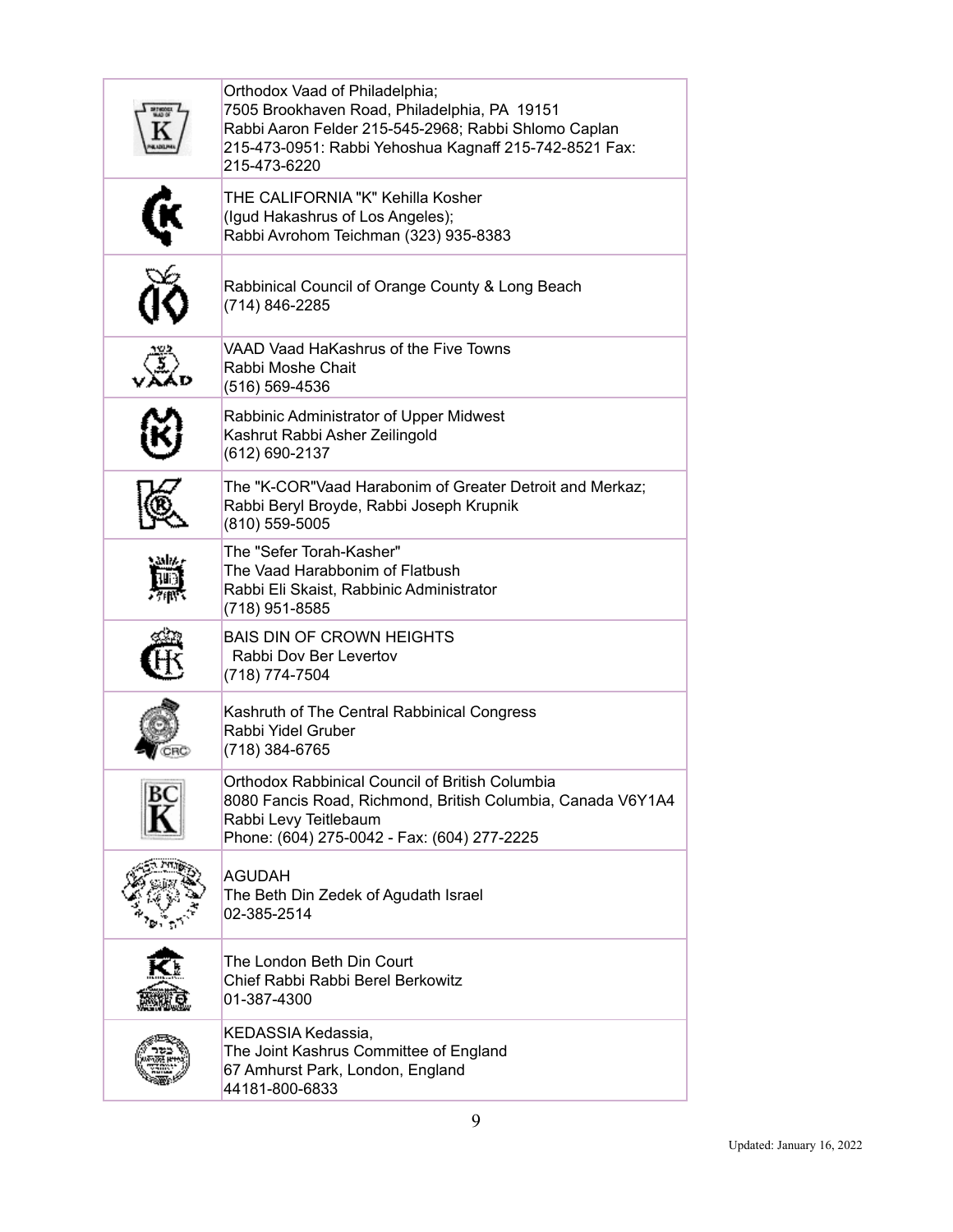| Glatt Kosher - Nevei Achiezer<br>Rav Shlomo Mahpud, (03) 769-702<br>Rav Baruch Roshgold, (03) 797-172                                                                     |
|---------------------------------------------------------------------------------------------------------------------------------------------------------------------------|
| Bais Din Tzedek of the Eida Hachareidis of Jerusalem<br>011-972-2-251-651                                                                                                 |
| BELZ The Bais Din Tzdek of K'hal Machzikei Hadas<br>02-2-385-832 or 02-795-414                                                                                            |
| Rabbi Moshe Y. L. Landa (/Rav of Bnei-Brak)                                                                                                                               |
| Rabbi Nuchem Efraim (Noam) & Teitelbaum (Volver Rav)                                                                                                                      |
| Rabbi Shlomo Stern (Debraciner Rav)                                                                                                                                       |
| Rabbi M. Weissmandl (Rav of Nitra-Monsey)                                                                                                                                 |
| H.K.K. Kosher Certification Service of Hong Kong,<br>Rabbi David Zadok<br>Phone: (852) 2540-8661                                                                          |
| Kosher Technical Konsultants<br>4537 Winding Brook Drive<br>Bensalem, Pennsylvania 19020-7805<br>Tel: (215) 745.3773   Fax: (215) 725.3775<br>Rabbi Alan Ira Silver, M.D. |

Shown below are the most common Kosher symbols you will find at your local grocery store.

The Union of Orthodox Jewish Congregations 333 Seventh Avenue • New York, NY 10001 (212)563-4000, Fax:(212)564-9058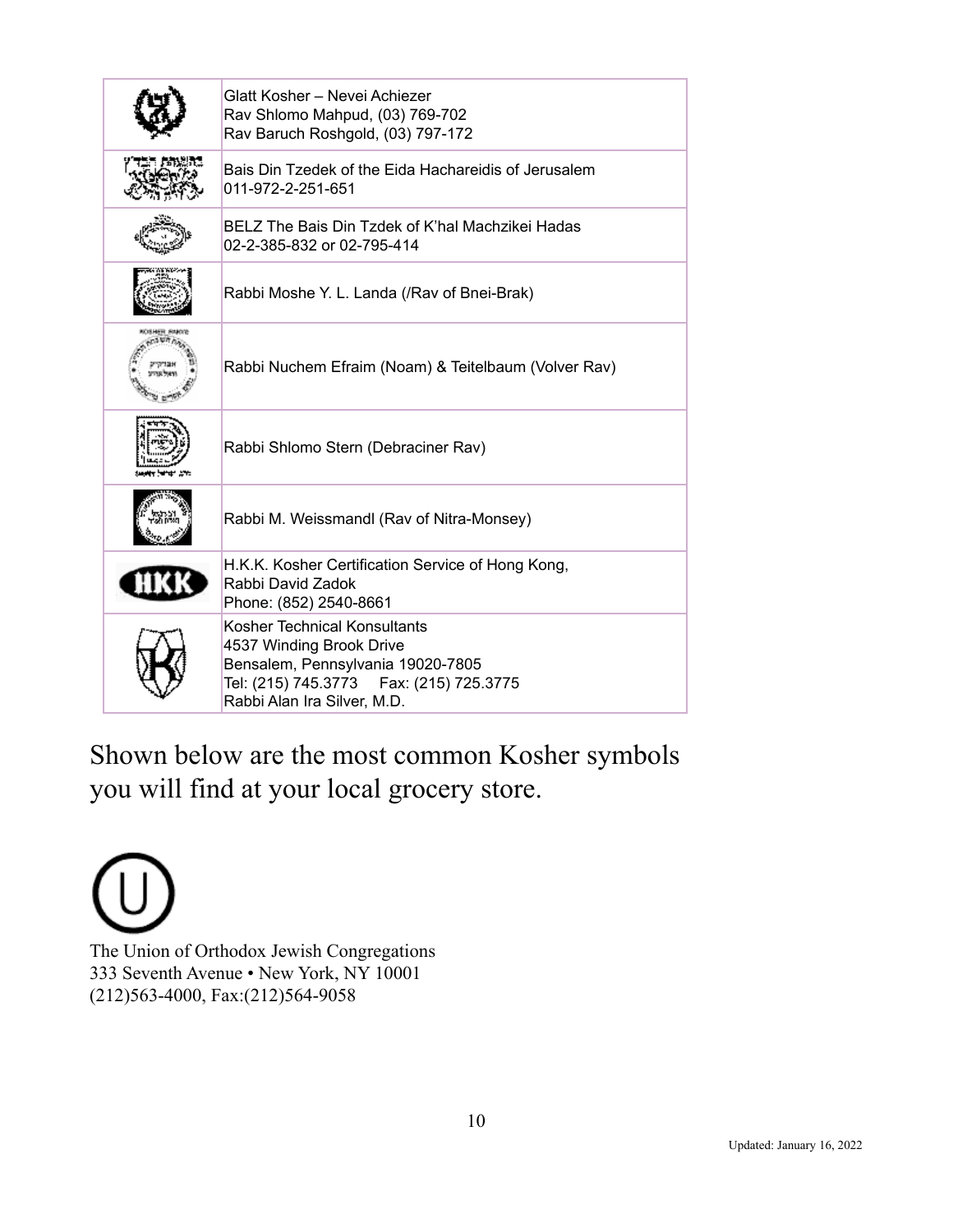

The Organized Kashruth Laboratories 1372 Carrol St. • Brooklyn, NY 11213 (718)756-7500, Fax:(718)756-7503



Vaad Hoeir of Saint Louis 4 Millstone Campus • St. Louis , MO 63146 (314)569-2770, Fax:(314)569-2774



KOF-K Kosher Supervision 1444 Queen Anne Road • Teaneck, NJ 07666 (201)837-0500, Fax:(201)837-0126



Star-K Kosher Certification 11 Warren Road • Baltimore, MD 21208-5234 (410)484-4110, Fax:(410)653-9294



Chicago Rabbinical Council 3525 W. Peterson Avenue, Suite 315 • Chicago, IL 60659 (312)588-1600, Fax:(312)588-2141



The Vaad Hakashrus of Denver 1350 Vrain Street • Denver, CO 80204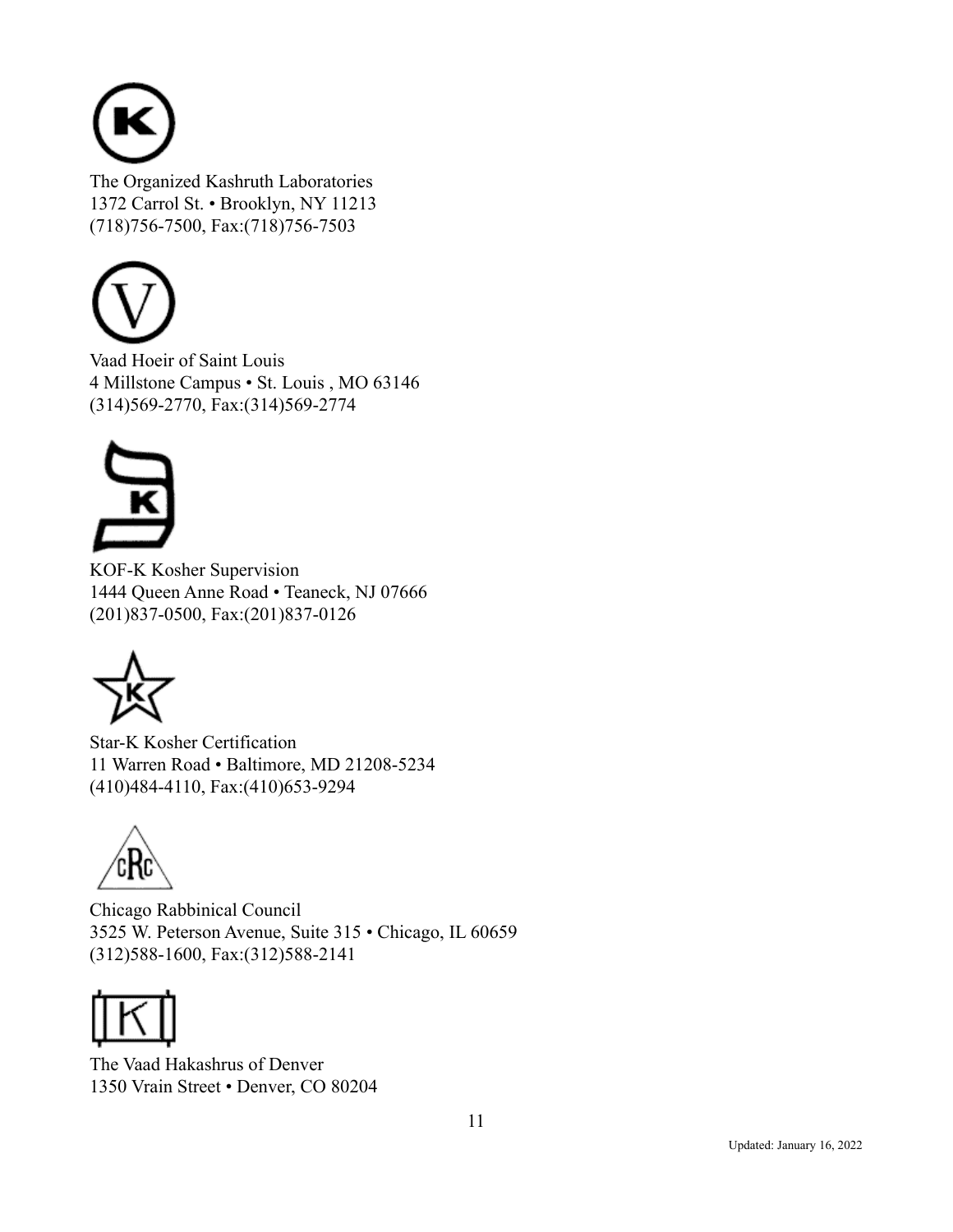### (303)595-9349, Fax:(303)629-5159



Texas K Kosher Supervision 3010 LBJ Freeway, Suite 905 • Dallas, TX 75234 (214)247-1042, Fax:(214)247-1050



Vaad Hakashrus of Massachusetts 177 Tremont Street • Boston, MA 02111 (617)426-2139, Fax:(617)426-6268



National Kashrut 101 Route 306 • Monsey, NY 10952 (914)352-4448, Fax:(914)356-9756



K'hal Adath Jeshurun (Breuer's) 85-93 Bennet Avenue • New York, NY 10033 (212)923-3582, Fax:(212)781-4275



Atlanta Kashruth Commission 1855 La Vista Road • Atlanta, GA 30329 (404)634-4063, Fax:(404)320-7912



Montreal Vaad Hair 5491 Victoria Avenue, Suite 117 • Montreal, H3W2P9 (Canada) (514)270-2659, Fax:(514)739-7024